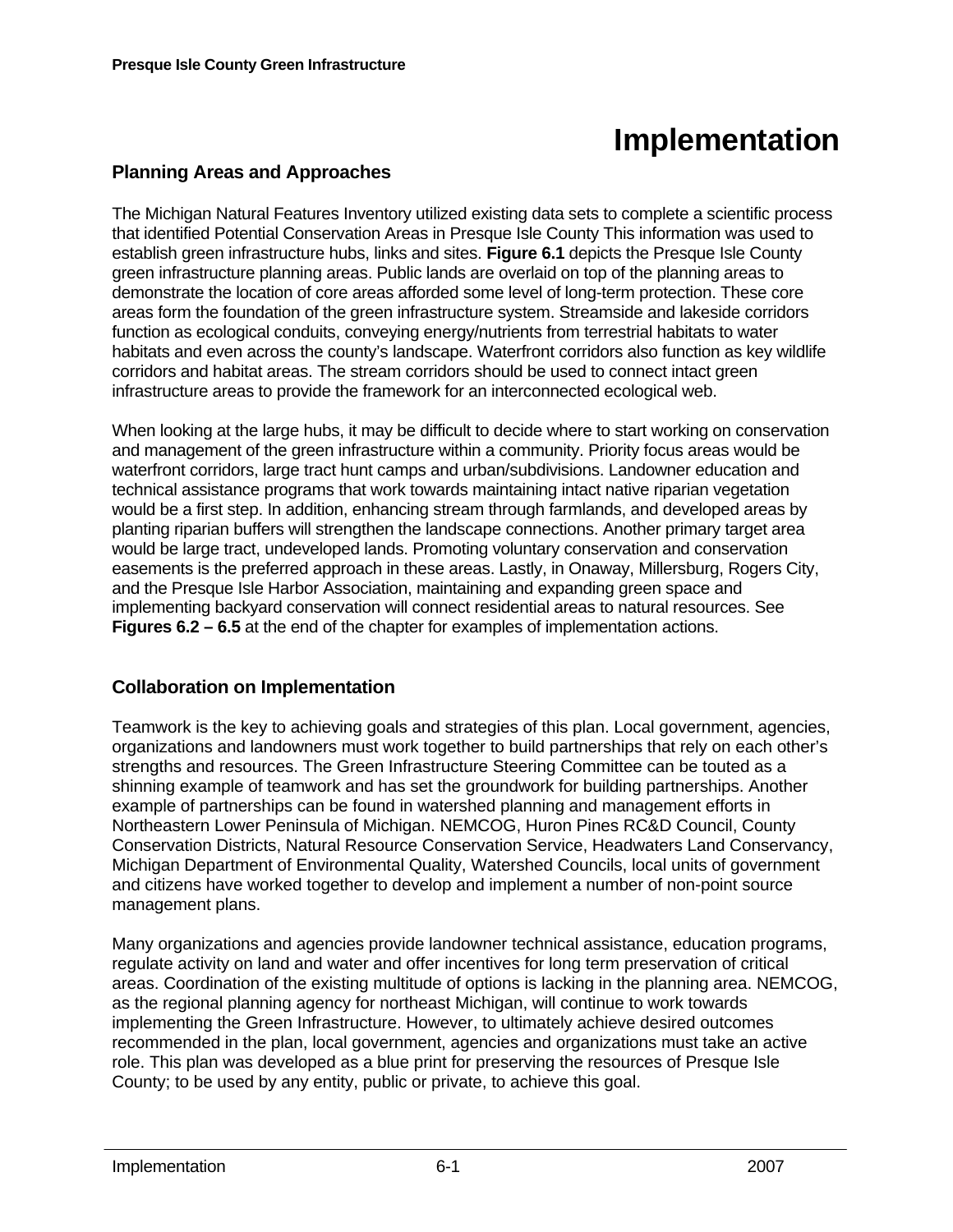List of the Stakeholders During Implementation Phase Allis Township Bearinger Township Krakow Township Presque Isle Township Rogers City Presque Isle County Local, state and federal elected officials Presque Isle Conservation District District Health Department #4 Presque Isle County Road Commission NEMCOG Huron Pines RC&D Council Grand Lake Watershed Steering Committee Thunder Bay Watershed Council Ocqueoc Watershed Council Tip pf the Mitt Watershed Council Headwaters Land Conservancy The Nature Conservancy MSU Extension MSU Sea Grant Michigan Karst Conservancy Michigan Department of Natural Resources DNR State Parks Michigan Department of Environmental Quality Michigan Department of Transportation Michigan Department of Agriculture Natural Resource Conservation Service Great Lakes National Program Office of the EPA US Fish and Wildlife Service **NOAA** Private Landowners Real estate agencies, local businesses and industries Trout Unlimited National Wild Turkey Federation Whitetails Unlimited Hammond Bay Anglers Michigan Audubon Society Citizens for Environmental Inquiry Upper Black River Restoration Committee US Army Corps of Engineers **Schools** Presque Isle Academy Key Club

#### Voluntary Conservation

The quality of the environment and the integrity of the ecosystem can, in large part, be attributed to the stewardship of landowners. The miles of undeveloped shoreline, undisturbed wetlands and tens of thousands of acres of forestland and farmland are present today because of the actions of the many landowners in the area. The best opportunity for long-term conservation of the fragile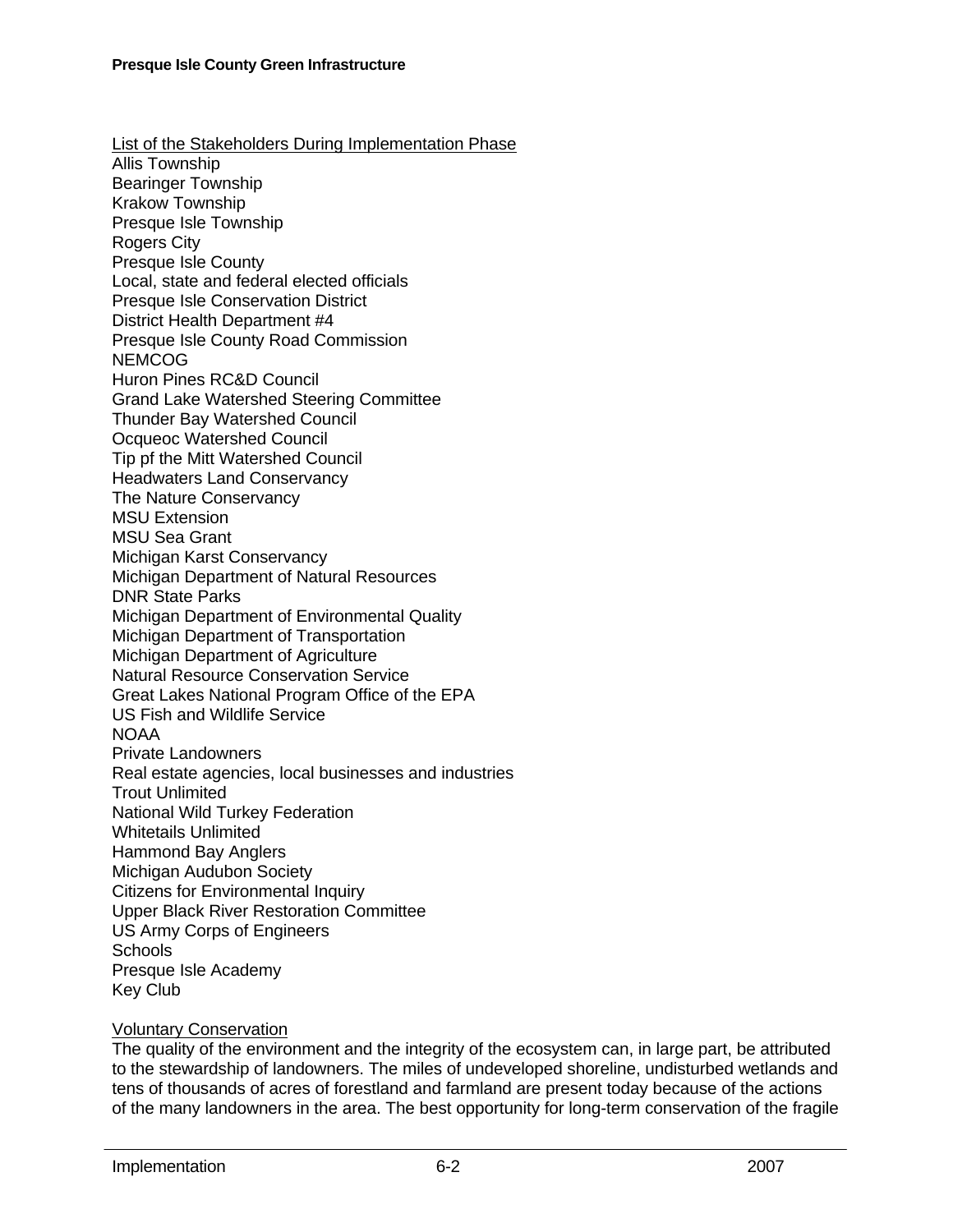and unique areas will be through voluntary conservation. The plan supports continued resource stewardship and recognizes the need to offer education and technical programs to assist landowners.

There are a number of existing programs that provide some level of technical assistance and resource education to landowners. Several of the agencies providing these services are: Michigan DNR, Huron Pines RC&D Council, Presque Isle Conservation District, Natural Resource Conservation Service, NEMCOG, and U.S. Fish and Wildlife Service. Services are provided on a walk-in basis or are project specific. A landowner-targeting program that focuses on the hubs, links and sties would likely generate more interest than existing staffing and funding levels at agencies could accommodate. To implement the plan, additional funding will be necessary to support either existing staff or hire new staff to contact landowners, provide landowner assistance, conduct education programs, develop demonstration projects and coordinate with existing programs.

### Long Term Preservation

Organizations and agencies have programs designed to protect special areas either through fee simple purchase or conservation easements. Examples of these are Michigan Department of Environmental Quality Coastal Management Program, Michigan Natural Resource Trust Fund, Headwaters Land Conservancy, Michigan Karst Conservancy and The Nature Conservancy. Land Conservancies can lead efforts to work with landowners and units of governments to achieve long-term protection of critical and sensitive areas through conservation easements and fee simple purchases. Publicly owned lands such as Thompson's Harbor State Park and Rockport offer a high level of long-term protection. Both of these properties are home to many threatened and endangered species, in addition to numerous unique natural communities and geological features.

## Regulation and Policies

Local, state and federal regulations and policies afford some level of protection. Local communities hold the first level of responsibility in protecting the unique resources of the area through their land use planning and zoning responsibilities. Community master plans recognize the need to limit development in sensitive natural resource areas and to maintain the working landscapes (farms and forests). Communities offer varying levels of protection through their zoning standards. For example, waterfront setbacks vary from 25 feet to 75 feet and greenbelts range from no provision to 75 feet. While extensive areas are zoned for agriculture and forest recreation, typical minimum lot sizes for residential development are 0.5 to 1.0 acre. One community has an environmental conservation-zoning district that recognizes environmental constraints. It is the committee's hope that resource information and recommendations in the plan will be considered when communities update their master plans and zoning ordinances. Some examples include 1) reviewing waterfront zoning standards and greenbelts, 2) incorporating special areas overlay zones, 3) environmental assessment requirements, 4) fees for professional reviews, 5) sensitive areas protection, 6) PUD/cluster development, 7) conservation cluster residential development, 8) site plan review standards, 9) shoreline protection provisions, 10) recommended setback distances, 11) stormwater management guidelines, 12) greenbelt provision language, 13) groundwater protection standards and 14) coordinated permit review and approval procedures. Communities adopting sustainable development and open-space conservation approaches in their planning and zoning can achieve long-term preservation. Coastal communities can apply for funding from the Michigan Department of Environmental Quality Coastal Management Program to update their master plans and zoning ordinances to reflect resource friendly planning.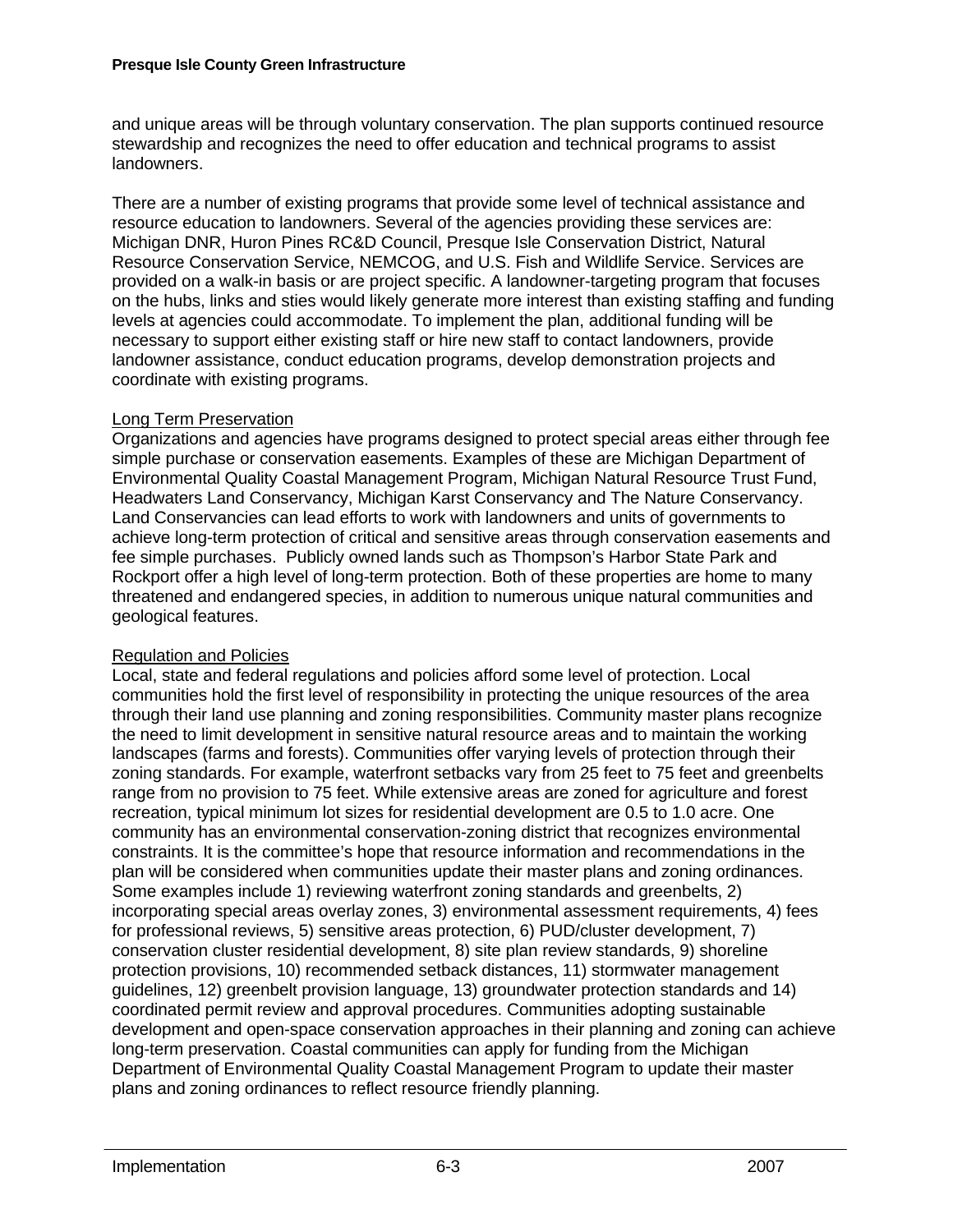One of the greatest challenges in the long term is that critical resource areas and river systems are not contained within one political entity. The steering committee, with representatives from many communities in the County, can play a key role in working towards collaboration and consistent planning and zoning standards across political boundaries. The optimum approach is for communities to develop common planning and zoning standards that will result in a holistic approach to conserving the ecological and biological integrity of the identified Green Infrastructure hubs, links and sites.

# **Evaluating Success**

An effective evaluation process is necessary to determine the overall effectiveness of the plan. Implementation methods can be modified or improved as information gathered from evaluations process is analyzed. If accomplishments are well documented and made available to stakeholders, the evaluation program will increase the likelihood of continued support from partnering agencies, community organizations and community members. It is not in the scope of this phase of the planning effort to design a detailed evaluation program. The design and incorporation of a detailed evaluation plan should be one of the first steps in the implementation phase. The following criteria are suggested:

- Health of indicator plant and animal populations
- Percent of green infrastructure network protected vs. percent of green infrastructure network not protected
- Number of acres undergoing ecological restoration
- Ratio of open space preserved to acreage developed
- Percent of wetlands and watercourses (lakes and streams) with a minimum upland buffer
- Number of communities that incorporated Green Infrastructure plan components into the master planning process
- Number of communities that adopted zoning ordinance language to address gaps in existing natural resource conservation measures
- Physical and chemical water quality monitoring
- Biological life measurements
- Photographic or visual evidence, before and after photos
	- Documentation of site BMP's installed
	- Pollutant loading measurements
	- Stakeholder surveys to evaluate knowledge or change in behavior
	- Focus group sessions to determine effectiveness of project activities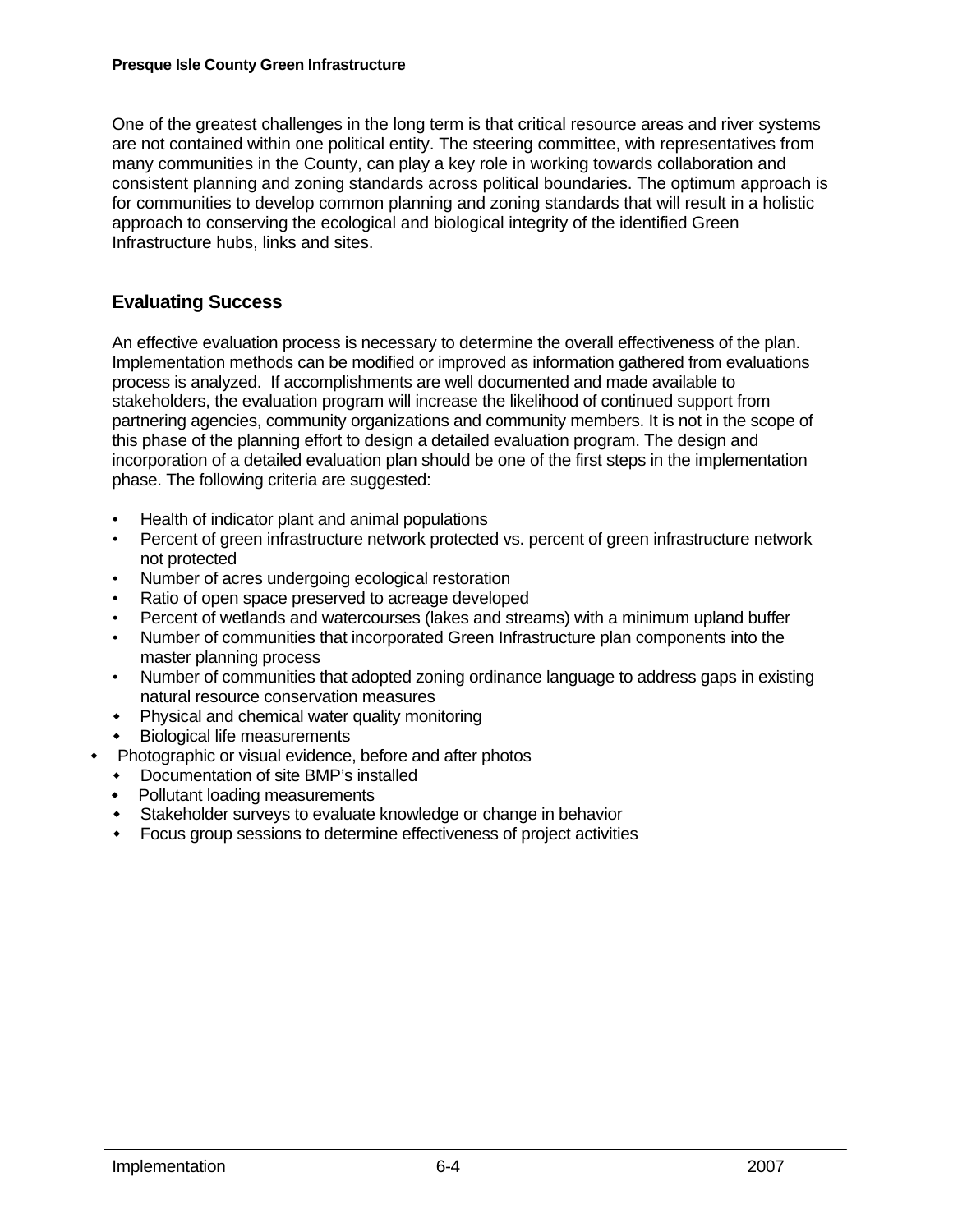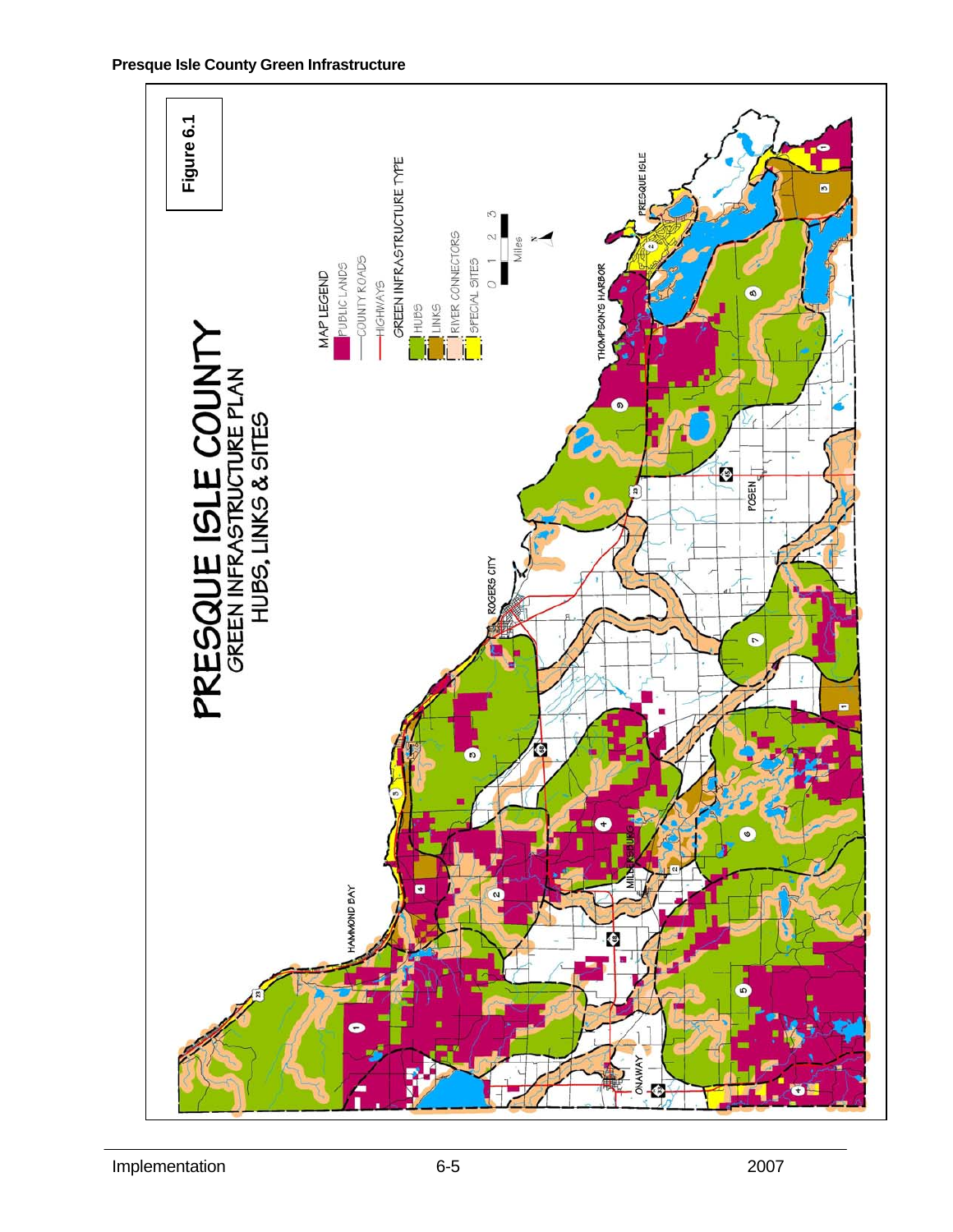